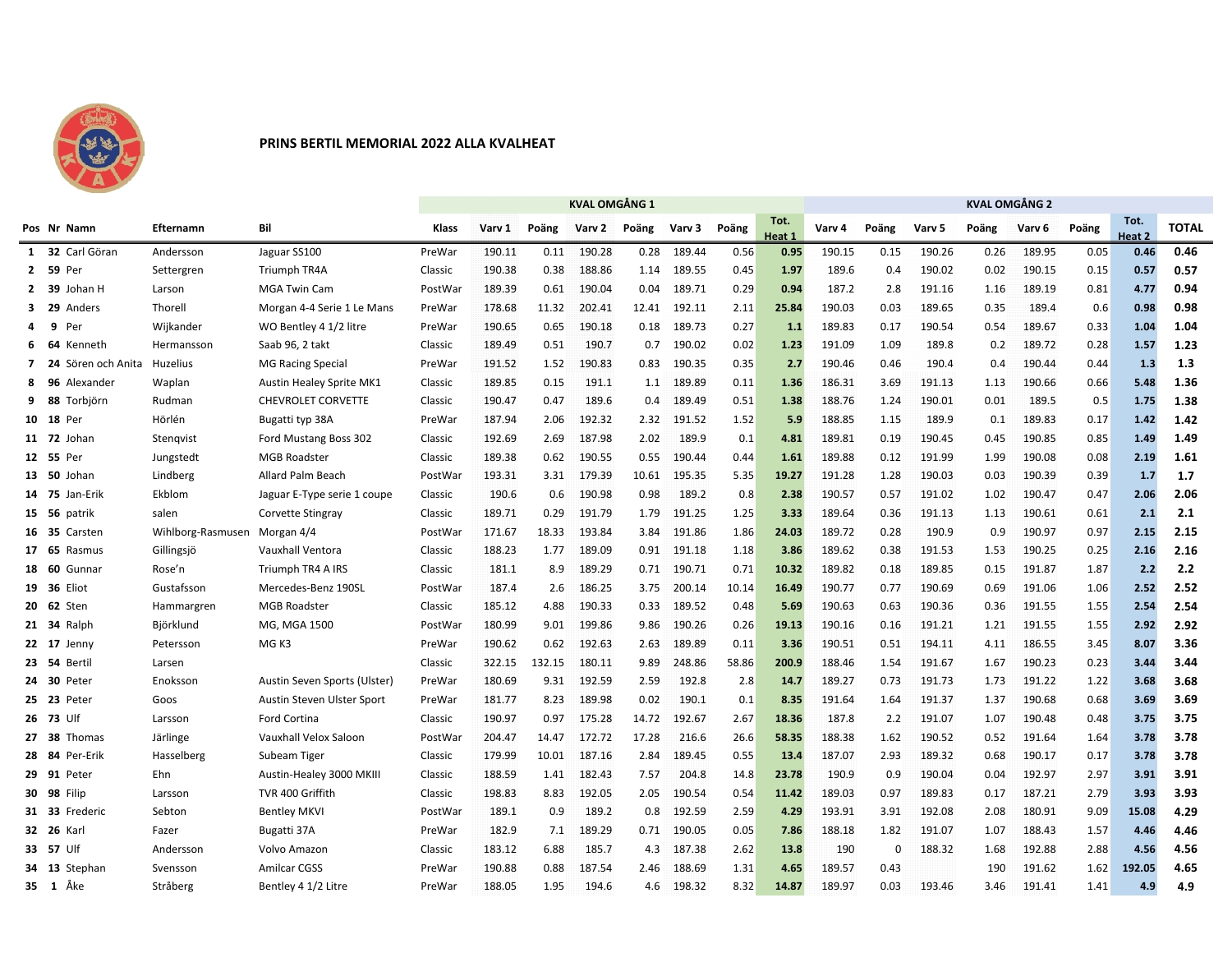

## **PRINS BERTIL MEMORIAL 2022 ALLA KVALHEAT**

|    |           |                    |                |                                           | <b>KVAL OMGÅNG 1</b> |        |       |              |       |        |          |                |        | KVAL OMGÅNG 2 |        |       |        |                |                |              |  |  |  |
|----|-----------|--------------------|----------------|-------------------------------------------|----------------------|--------|-------|--------------|-------|--------|----------|----------------|--------|---------------|--------|-------|--------|----------------|----------------|--------------|--|--|--|
|    |           | Pos Nr Namn        | Efternamn      | Bil                                       | Klass                | Varv 1 | Poäng | Varv 2 Poäng |       | Varv 3 | Poäng    | Tot.<br>Heat 1 | Varv 4 | Poäng         | Varv 5 | Poäng | Varv 6 | Poäng          | Tot.<br>Heat 2 | <b>TOTAL</b> |  |  |  |
|    | 36 52 Per |                    | Opland         | Triumph TR 4a                             | Classic              | 242.92 | 52.92 | 239.07       | 49.07 | 249.43 | 59.43    | 161.42         | 189.51 | 0.49          | 186.18 | 3.82  | 191.24 | 1.24           | 5.55           | 5.55         |  |  |  |
|    |           | 37 92 Björn        | Ödlund         | Saab Sonett                               | Classic              | 194.95 | 4.95  | 178.96       | 11.04 | 200.68 | 10.68    | 26.67          | 191.64 | 1.64          | 192.68 | 2.68  | 191.29 | 1.29           | 5.61           | 5.61         |  |  |  |
|    |           | 38 80 Janerik      | Kronosjö       | Volvo P1800                               | Classic              | 194.98 | 4.98  | 182.23       | 7.77  | 191.08 | 1.08     | 13.83          | 191.61 | 1.61          | 187.45 | 2.55  | 191.61 | 1.61           | 5.77           | 5.77         |  |  |  |
|    | 39 40     | Folke              | Ackerman       | <b>Chevrolet Corvette</b>                 | PostWar              | 189.45 | 0.55  | 181.66       | 8.34  | 198.61 | 8.61     | 17.5           | 190.83 | 0.83          | 192.64 | 2.64  | 187.5  | 2.5            | 5.97           | 5.97         |  |  |  |
| 40 | -86       | Christer           | Tärning        | Honda S800                                | Classic              | 179.34 | 10.66 | 188.87       | 1.13  | 189.82 | 0.18     | 11.97          | 185.87 | 4.13          | 191.19 | 1.19  | 191.43 | 1.43           | 6.75           | 6.75         |  |  |  |
|    | 41 25     | Börje              | Pettersson     | MG J2                                     | PreWar               | 194.06 | 4.06  | 188.09       | 1.91  | 190.94 | 0.94     | 6.91           | 199.79 | 9.79          | 186.54 | 3.46  | 188.14 | 1.86           | 15.11          | 6.91         |  |  |  |
|    |           | <b>42 76 Jesse</b> | Willstedt      | Porsche 911                               | Classic              | 176.73 | 13.27 | 190.28       | 0.28  | 189.94 | 0.06     | 13.61          | 186.51 | 3.49          | 193.6  | 3.6   | 189.42 | 0.58           | 7.67           | 7.67         |  |  |  |
| 43 | - 81      | Carl               | af Ugglas      | Jaguar E-Type OTS                         | Classic              | 189.41 | 0.59  | 177.65       | 12.35 | 193.43 | 3.43     | 16.37          | 195.96 | 5.96          | 191.1  | 1.1   | 191.09 | 1.09           | 8.15           | 8.15         |  |  |  |
| 44 | - 90      | Roger              | Engstrand      | Delta GT/X                                | Classic              | 189.76 | 0.24  | 185.62       | 4.38  | 185.42 | 4.58     | 9.2            | 184.41 | 5.59          | 191.3  | 1.3   | 188.64 | 1.36           | 8.25           | 8.25         |  |  |  |
| 45 | 95        | Jens               | Andersson      | Austin mini Hundkoja.                     | Classic              | 203.14 | 13.14 | 189.41       | 0.59  | 196.66 | 6.66     | 20.39          | 190.62 | 0.62          | 195.3  | 5.3   | 192.37 | 2.37           | 8.29           | 8.29         |  |  |  |
| 46 | - 31      | Johan              | Matz           | M.G. M-type                               | PreWar               | 185.47 | 4.53  | 188.97       | 1.03  | 196.95 | 6.95     | 12.51          | 190.91 | 0.91          | 193.83 | 3.83  | 193.8  | 3.8            | 8.54           | 8.54         |  |  |  |
| 47 | 94        | Arne               | Andersén       | <b>SAAB Sport</b>                         | Classic              | 191.53 | 1.53  | 179.8        | 10.2  | 190.05 | 0.05     | 11.78          | 185.19 | 4.81          | 190.13 | 0.13  | 193.7  | 3.7            | 8.64           | 8.64         |  |  |  |
| 48 | -48       | Axel               | Madsen         | <b>HRG AerodynamicEngels</b>              | PostWar              | 185.15 | 4.85  | 194.09       | 4.09  | 213.9  | 23.9     | 32.84          | 192.87 | 2.87          | 192.3  | 2.3   | 186    | $\overline{4}$ | 9.17           | 9.17         |  |  |  |
|    | 49 70     | Ulf                | Aggeryd        | Alfa Romeo 1300                           | Classic              | 178.28 | 11.72 | 192.04       | 2.04  | 175.4  | 14.6     | 28.36          | 184.45 | 5.55          | 191.93 | 1.93  | 192.13 | 2.13           | 9.61           | 9.61         |  |  |  |
|    | 50 15     | Olle               | Forslund       | Hillman AeroMinx                          | PreWar               | 191.19 | 1.19  | 177.73       | 12.27 | 199.4  | 9.4      | 22.86          | 189.26 | 0.74          | 189.33 | 0.67  | 181.79 | 8.21           | 9.62           | 9.62         |  |  |  |
|    | 51 83     | Carl               | Rosen          | Porsche 911                               | Classic              | 182.34 | 7.66  | 190          | 0     | 192.65 | 2.65     | 10.31          | 188.95 | 1.05          | 192.07 | 2.07  | 196.58 | 6.58           | 9.7            | 9.7          |  |  |  |
|    | 52 10     | Anders             | Wahlgren       | Bugatti Brescia, tävlingsbil              | PreWar               | 154.42 | 35.58 | 142.3        | 47.7  | 190    | $\Omega$ | 83.28          | 197.44 | 7.44          | 188.51 | 1.49  | 190.98 | 0.98           | 9.91           | 9.91         |  |  |  |
|    | 53 20     | Roland             | Fröjd          | Alfa Romeo 6C 1750 GS Zagato St PreWar    |                      | 180.88 | 9.12  | 162.41       | 27.59 | 196.44 | 6.44     | 43.15          | 182.51 | 7.49          | 190.11 | 0.11  | 186.61 | 3.39           | 10.99          | 10.99        |  |  |  |
| 54 | - 89      | Albert             | Bonnier        | Alfa Romeo Spider 2000.                   | Classic              | 186.34 | 3.66  | 185.59       | 4.41  | 187.04 | 2.96     | 11.03          | 188.09 | 1.91          | 195.19 | 5.19  | 212.13 | 22.13          | 29.23          | 11.03        |  |  |  |
|    | 55 85     | Göran              | Ohlsson        | VW 1500 S                                 | Classic              | 185.49 | 4.51  | 177.38       | 12.62 | 188.56 | 1.44     | 18.57          | 187.12 | 2.88          | 194.41 | 4.41  | 185.96 | 4.04           | 11.33          | 11.33        |  |  |  |
|    | 56 79     | carl               | carboni        | <b>FIAT 600 b</b>                         | Classic              | 176.7  | 13.3  | 196.59       | 6.59  | 198.5  | 8.5      | 28.39          | 184.89 | 5.11          | 194.68 | 4.68  | 188.37 | 1.63           | 11.42          | 11.42        |  |  |  |
| 57 | - 46      | Peter              | Kumlin         | M.G. TC                                   | PostWar              | 195.33 | 5.33  | 201.25       | 11.25 | 252.86 | 62.86    | 79.44          | 190.78 | 0.78          | 183.67 | 6.33  | 184.69 | 5.31           | 12.42          | 12.42        |  |  |  |
|    | 58 61     | Peter              | Goldman        | Jaguar E-type Serie 1,5 Cabriolet Classic |                      | 189.57 | 0.43  | 410          | 220   | 410    | 220      | 440.43         | 185.67 | 4.33          | 193.27 | 3.27  | 194.98 | 4.98           | 12.58          | 12.58        |  |  |  |
| 59 | - 2       | Jakob              | <b>Bonfils</b> | Riley 9 Weyman Brooklands                 | PreWar               | 177.61 | 12.39 | 202.58       | 12.58 | 190.56 | 0.56     | 25.53          | 180.78 | 9.22          | 191.91 | 1.91  | 187.86 | 2.14           | 13.27          | 13.27        |  |  |  |
|    | 60 87     | Jimmy              | Magnusson      | Mercedes 280SE, 3,5                       | Classic              | 178.2  | 11.8  | 188.98       | 1.02  | 189.22 | 0.78     | 13.6           | 193.25 | 3.25          | 182.49 | 7.51  | 187.36 | 2.64           | 13.4           | 13.4         |  |  |  |
|    | 61 49     | Nicklas            | Sandberg       | Jaguar xk 140                             | PostWar              | 195    | 5     | 193.14       | 3.14  | 196.02 | 6.02     | 14.16          | 181.49 | 8.51          | 193.6  | 3.6   | 191.44 | 1.44           | 13.55          | 13.55        |  |  |  |
| 62 | - 99      | Johan              | Bonnier        | Corvette                                  | Classic              | 195.82 | 5.82  | 184.42       | 5.58  | 193.09 | 3.09     | 14.49          | 176.88 | 13.12         | 188.21 | 1.79  | 188.62 | 1.38           | 16.29          | 14.49        |  |  |  |
| 63 | - 37      | Henrik             | Paulander      | Alfa Romeo Giulietta Spider               | PostWar              | 174    | 16    | 193.34       | 3.34  | 195.81 | 5.81     | 25.15          | 183.16 | 6.84          | 191.96 | 1.96  | 195.72 | 5.72           | 14.52          | 14.52        |  |  |  |
| 64 | - 63      | Börje              | Jernheim       | Triumph Herald                            | Classic              | 190.58 | 0.58  | 198.15       | 8.15  | 195.94 | 5.94     | 14.67          | 183.6  | 6.4           | 205.12 | 15.12 | 195.53 | 5.53           | 27.05          | 14.67        |  |  |  |
|    | 65 82     | Per                | Taube          | Jaguar SK 150                             | Classic              | 177.6  | 12.4  | 186.25       | 3.75  | 180.95 | 9.05     | 25.2           | 176.91 | 13.09         | 188.86 | 1.14  | 189.46 | 0.54           | 14.77          | 14.77        |  |  |  |
|    | 66 71     | Ingvar             | Fredriksson    | Morgan Plus 4 Super Sports                | Classic              | 171.75 | 18.25 | 191.64       | 1.64  | 180.72 | 9.28     | 29.17          | 185.81 | 4.19          | 194.58 | 4.58  | 196.13 | 6.13           | 14.9           | 14.9         |  |  |  |
| 67 | - 11      | Carl Anders        | Magnusson      | Bugatti typ 51R                           | PreWar               | 165.29 | 24.71 | 171.78       | 18.22 | 184.47 | 5.53     | 48.46          | 178.53 | 11.47         | 187.47 | 2.53  | 190.91 | 0.91           | 14.91          | 14.91        |  |  |  |
| 68 | -4        | Lars               | Hedborg        | <b>HRG</b>                                | PreWar               | 184.44 | 5.56  | 194.56       | 4.56  | 185.05 | 4.95     | 15.07          | 170.27 | 19.73         | 191.85 | 1.85  | 187.93 | 2.07           | 23.65          | 15.07        |  |  |  |
|    | 69 16     | Håkan              | Håkansson      | Jaguar SS 100                             | PreWar               | 218.12 | 28.12 | 173.75       | 16.25 | 172.26 | 17.74    | 62.11          | 186.97 | 3.03          | 187.01 | 2.99  | 180.26 | 9.74           | 15.76          | 15.76        |  |  |  |
|    |           | <b>70 67 Maria</b> | Andersson      | Triumph TR 5                              | Classic              | 197.74 | 7.74  | 187.4        | 2.6   | 184.45 | 5.55     | 15.89          | 189.49 | 0.51          | 177.15 | 12.85 | 179.62 | 10.38          | 23.74          | 15.89        |  |  |  |